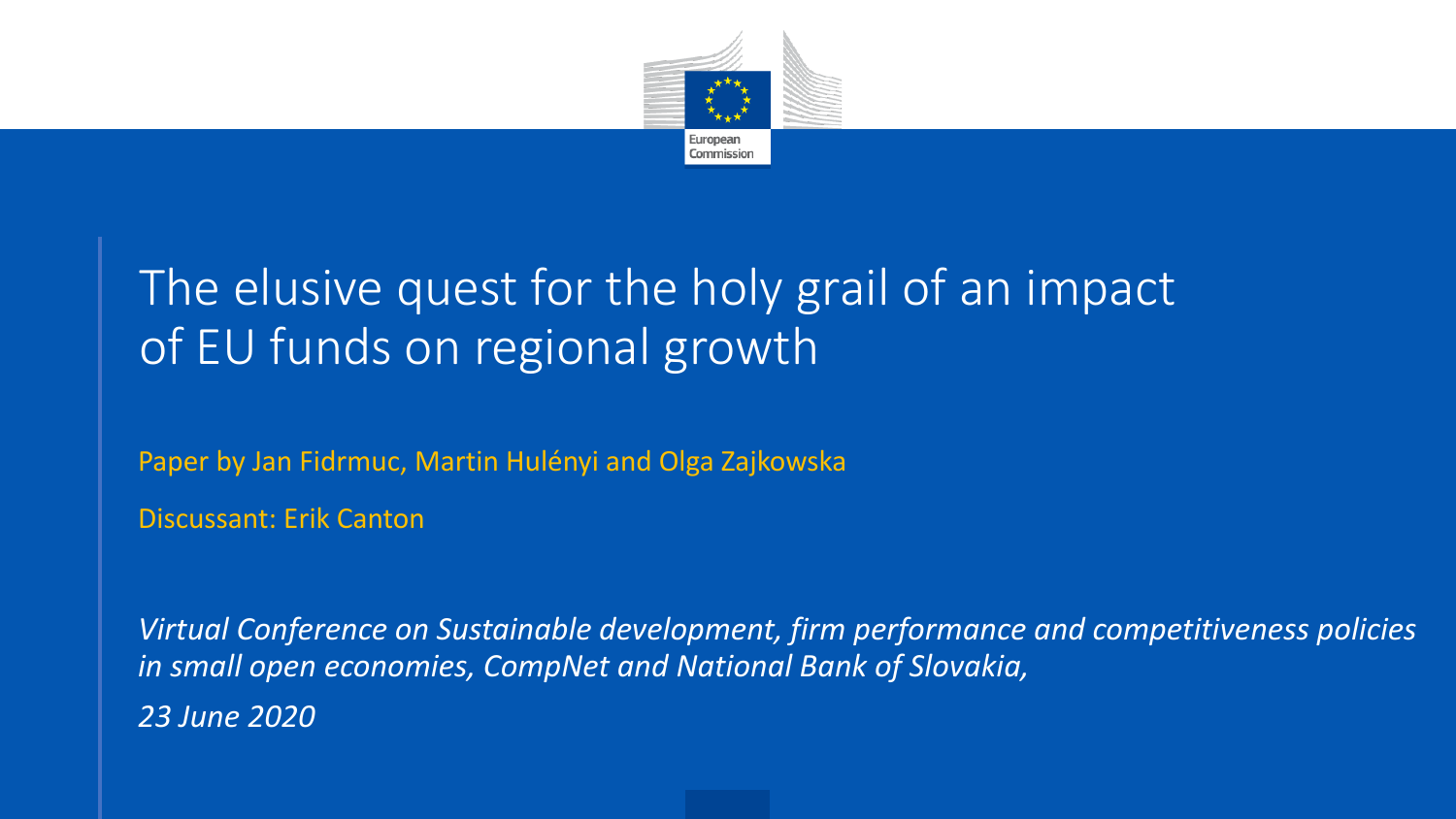

- Main goal of Structural Funds is convergence (not solidarity per se as put forward in the paper)
	- Evidence that Structural Funds foster convergence is a powerful argument in favour of Cohesion Policy
- Paper analyses the impact of SF on economic growth in European regions, taking into account endogeneity and inter-regional spillovers
- In spirit of MRW, Islam: Panel data regressions with the usual explanatory variables plus SF and World Governance Indicators
- Endogeneity: Presence of Natura 2000 sites in each region, capturing extent of environmental protection
- Inter-regional spillovers: Spatial Durbin Model
- Estimated coefficient of SF about four times larger than with OLS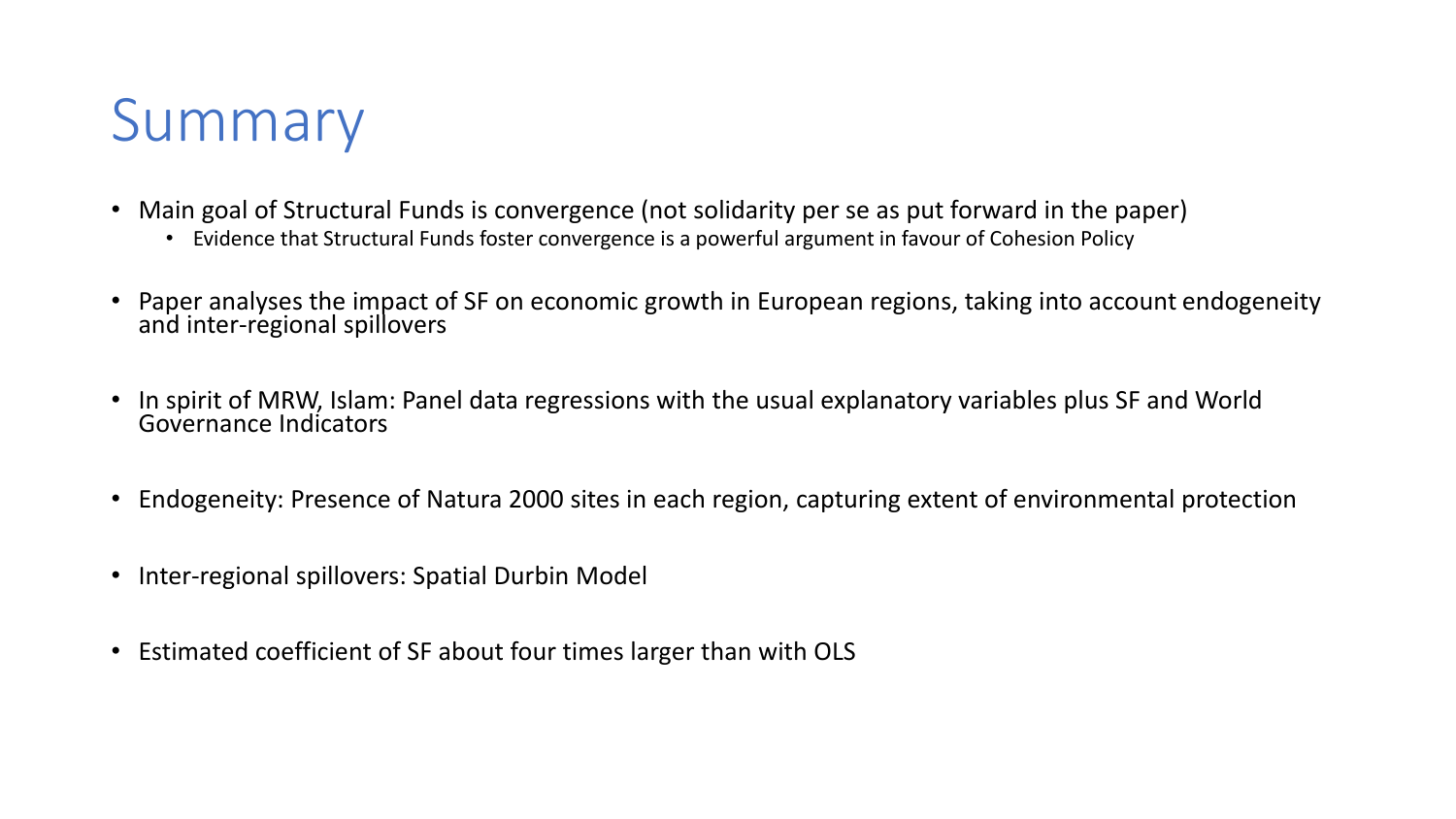## Comments on methodology

- Use of Nature 2000 is a bit odd as an instrument
	- It is not clear why it correlates with Structural Funds and therefore we do not have a priori a reason to think that it is less correlated to the error term than the original regressor
	- Results in table 4 seem to point in that direction but you could explain further
- Way in which distance is incorporated looks rather restrictive
- Human capital not included; Composite indicator for government quality
- Annual data:
	- In your equation (1) the lag of income seems to be the only control for the initial level of income
	- In classical growth regressions we take the initial level of income and link it with the growth rate over a long period of time; Are we capturing the same with this lag?
	- Noise leading to downward bias of estimated coefficients?